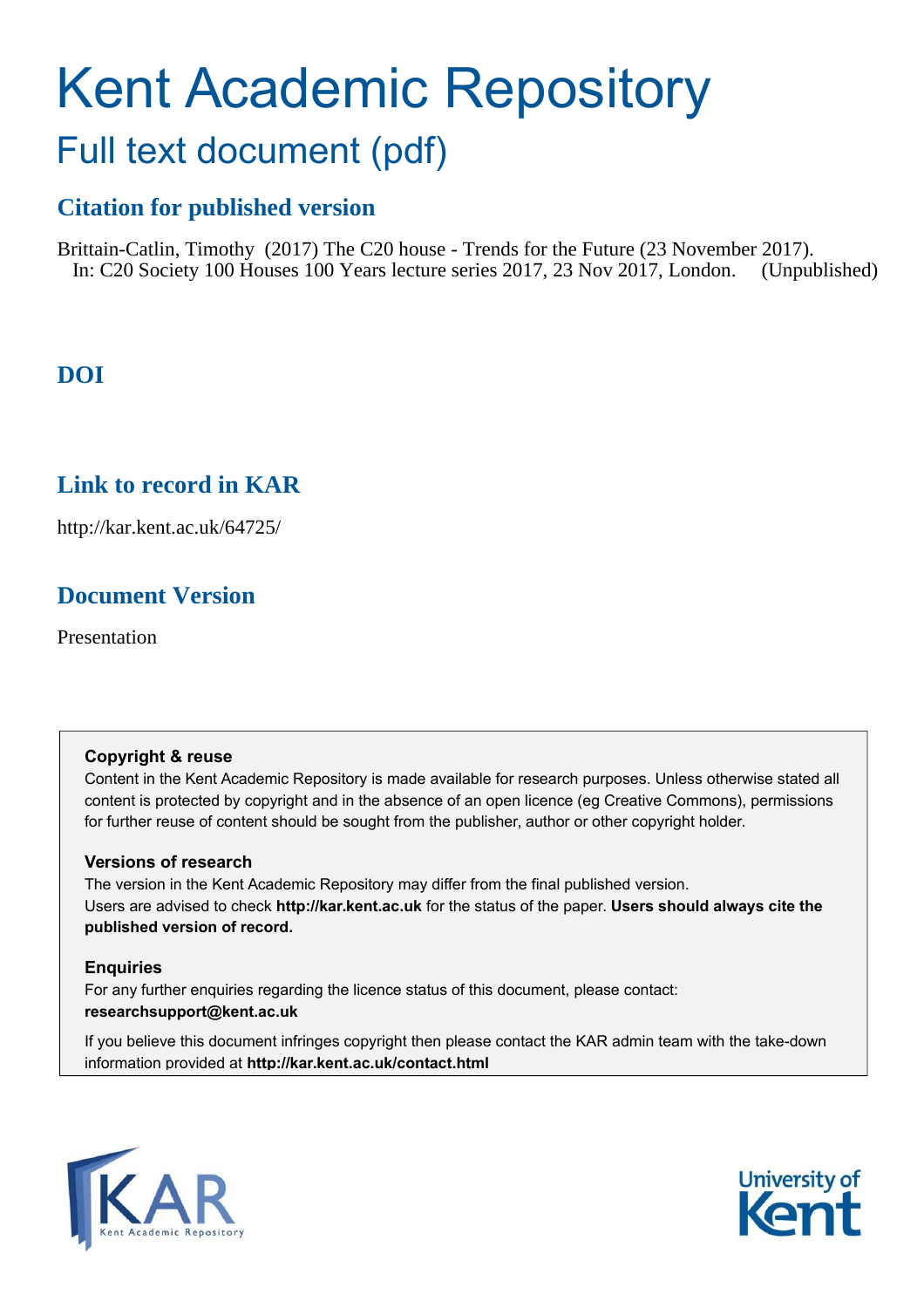### **TheC20 house - Trendsforthe Future**

Twentieth Century Society, 23 November 2017

From a series of lectures held to celebrate the publication by Batsford of the Twentieth Century Society's 100 Houses 100 Years

Timothy Brittain-Catlin

This talk has one purpose above all others, which is to encourage all of you never to use the word 'traditional' again when describing recent houses of any kind. 'Traditional' is a word that was invented by planners, high street estate agents and the more hysterical kind of modernist critic, and it has no useful role to play in architectural criticism, and it has certainly done a great deal of damage.

References to earlier buildings in architecture are examples of history not of tradition. There's no reason to suppose that the current period is any different in that respect from its predecessors. When any architect who has taken an intelligent interest in buildings all their life is asked to design something new, the result is bound to reflect that. That much is obvious – but I want to go a little further and make the claim that when architects have consciously drawn on history, they very often come up with buildings that stand head and shoulders above the great mass of buildings around us.

History is not something that happened a long time ago – history can of course be last week. Generally, though, by 'history' I am talking about a period of time long enough past for there to have been some kind of critical appraisal of it in the meantime. It also means that the characteristics of that period are so familiar than the architect has had time to reflect on what they like and what they don't like. People tend to identify with different periods of the past in architecture for quite distinct reasons. So as it happens my first example of 'history' is going to be this one, Ken Shuttleworth's magnificent Winterbrook House.

What I am going to do this evening is show you how architects in recent years – the oldest example today is from 1992, but most are from the last ten years or so – have drawn consciously from historical elements of style. I have chosen six houses from our book, each one to illustrate a different historical period, and then I have found a few more examples from the work of the top rank of architects to show that these are genuine trends. In nearly every case, the architect has explicitly drawn on a particular type of historical architecture, entered it, thought about it, and re-expressed it with everything new that they had to hand. They may not have used the word 'history' themselves, but that is what they have done. You'll see also see that contrary to what you might think, there is a fabulous range of ideas in British domestic architecture, which is in many places profound and influential.

Historical Period One, then: Modernism. A young architecture student might describe Winterbrook House as being 'modern', because the success of the modernist critics was so sweeping that anything with white walls and big windows is called 'modern'. But here I am referring to the 1920s and 1930s, and the houses that appeared in England then. There's plenty we can say about the architecture of this period, and here are some of the most obvious of them: the architecture looked completely different to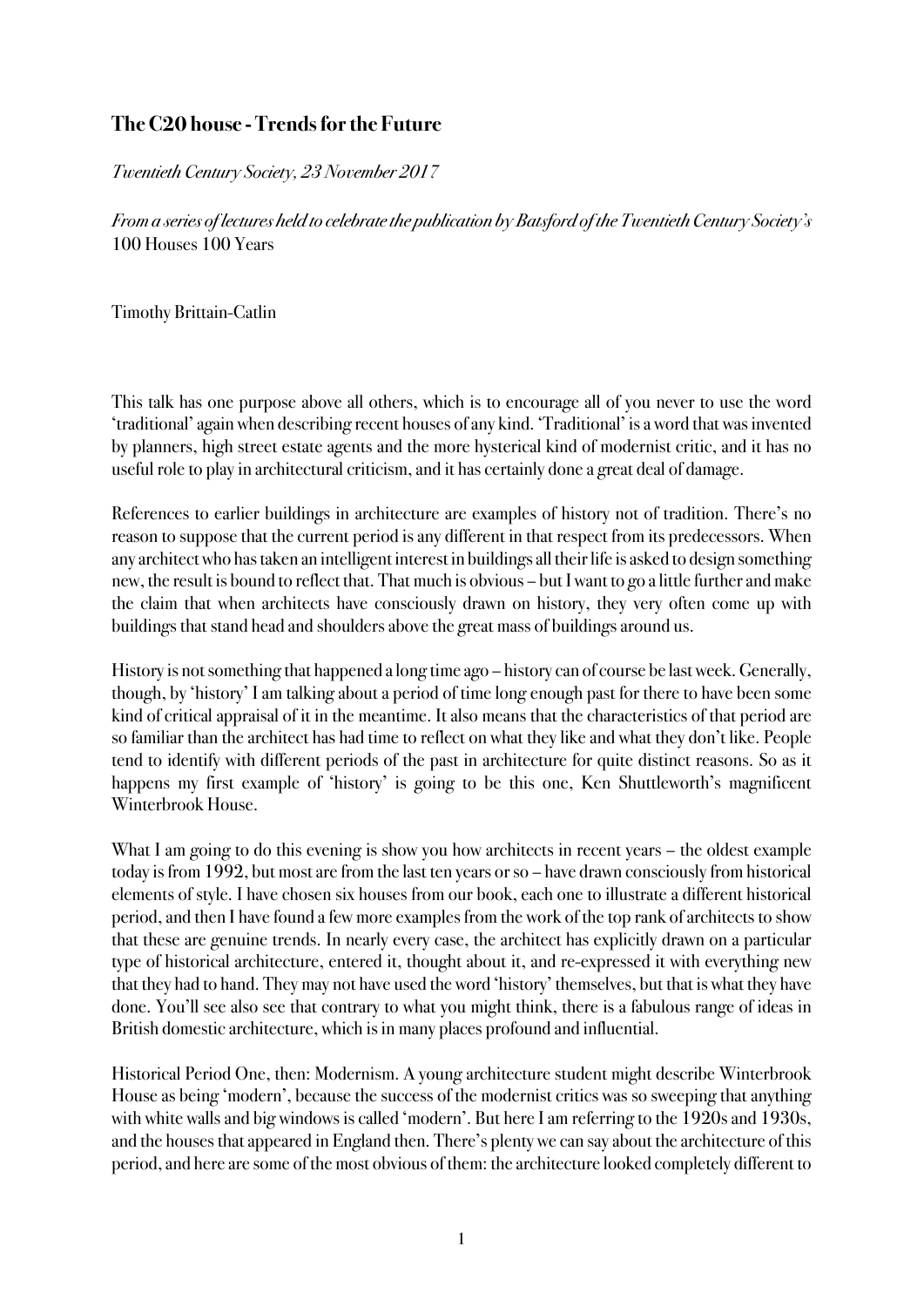what had happened before; it imitated the aesthetics of streamlined machinery; it made something out of the effects of electric light and new gadgetry; it did unexpected things with simple geometry as a way of trying to reestablish universal truths about the attraction of forms; it concentrated on the planes of the exterior surfaces instead of on the volumes of the walls; it tended to exaggerate the advantages of correct orientation, so that rooms very obviously face in different directions; and the more Corbusian ones made something of routes through the building, so that the route itself became part of the building – as did some earlier Victorian ones, and we'll come to that later.

Now, those are historical attributes and they really are not applicable to the huge majority of boxy white houses called 'modern' that have been built since that time. But in the case of Shuttleworth's house, every single one is, and yet the house still feels new and fresh. So he went right back to that early period, which I guess I could say wasthe time when his parents were young, and reinhabited those ideas. He took the circularising geometry which you can see in places like Frinton and did something new to it, turning it into two crescents which meet each other irregularly.

What I like about this is that circular plans tend to be so inconvenient that it is very hard to plan them internally, so I see this as going back and addressing a geometrical form that other architects – even Oliver Hill, never satisfactorily dealt with at the time. That's why it is so gratifying. I hope you can see that what I'm getting at is not that architects have vaguely referred to the past – they have actually looked at precisely the same things and for the same reasons. In fact I know that the point I made about lighting is specifically true of Winterbrook, because Erco have used it to advertise their products. They also use this one – a terrific view of the back of the house, and that highlights a further point. When you go back into history you cannot help but reemerge with a view of the past which is coloured by everything you know about it since. This rear elevation looks to me like a reference to Eric Mendelsohn who was several miles ahead of his modernist rivals in terms of originality and creativity, mostly because he was able to express in his buildings a genuine sense of movement and light that most of them never could. That's why his UFA building became the model for cinemas everywhere. And what I see in this view of Winterbrook House is a gesture to Mendelsohn, a way of leaving a lasting trace of someone whose massive influence on British architecture is never really appreciated outside the profession.

The Modernist architecture of the early and mid-century is not only white with big windows. There is what is called the Other Tradition, a Modernist term obviously, which generally means the Nordic one. David Kohn's extension known as the Sanderson House was completed in 2014. In terms of the fabric of the building, he has drawn out elements directly from the work of Alvar Aalto, as he himself says. He has put one new wall up against an old one without any sense of merging the two together from the outside, and he has experimented with patterns in the brickwork and with broken gable lines in the way that Aalto did. The curved ceiling on the inside that wraps around the round window are interpretations of otherAalto features. For Aalto used not only round rooflights but, in his Villa Mairea, round lanterns everywhere. So you can see this window as a permanent lantern. To take a piece of expressionist midcentury rural architecture and to turn it into the kind of sculptural space that Modernism often talked about but rarely achieved, in the back garden of a London house, is a lovely move. David says that the clients' children think it looks like a fox – I wonder whether the foxes that roam around London gardens think so too.

Historical Period Two: the 1820s. What are we doing here? Well, Andrew Saint always says that everything about our current world began in the 1820s, so it is as least as revolutionary as the Modernist period. And, I suspect, in British architecture rather longer lasting. There is so much to be drawn from the period that I'm going to split it into two: you might call them the Light and the Dark.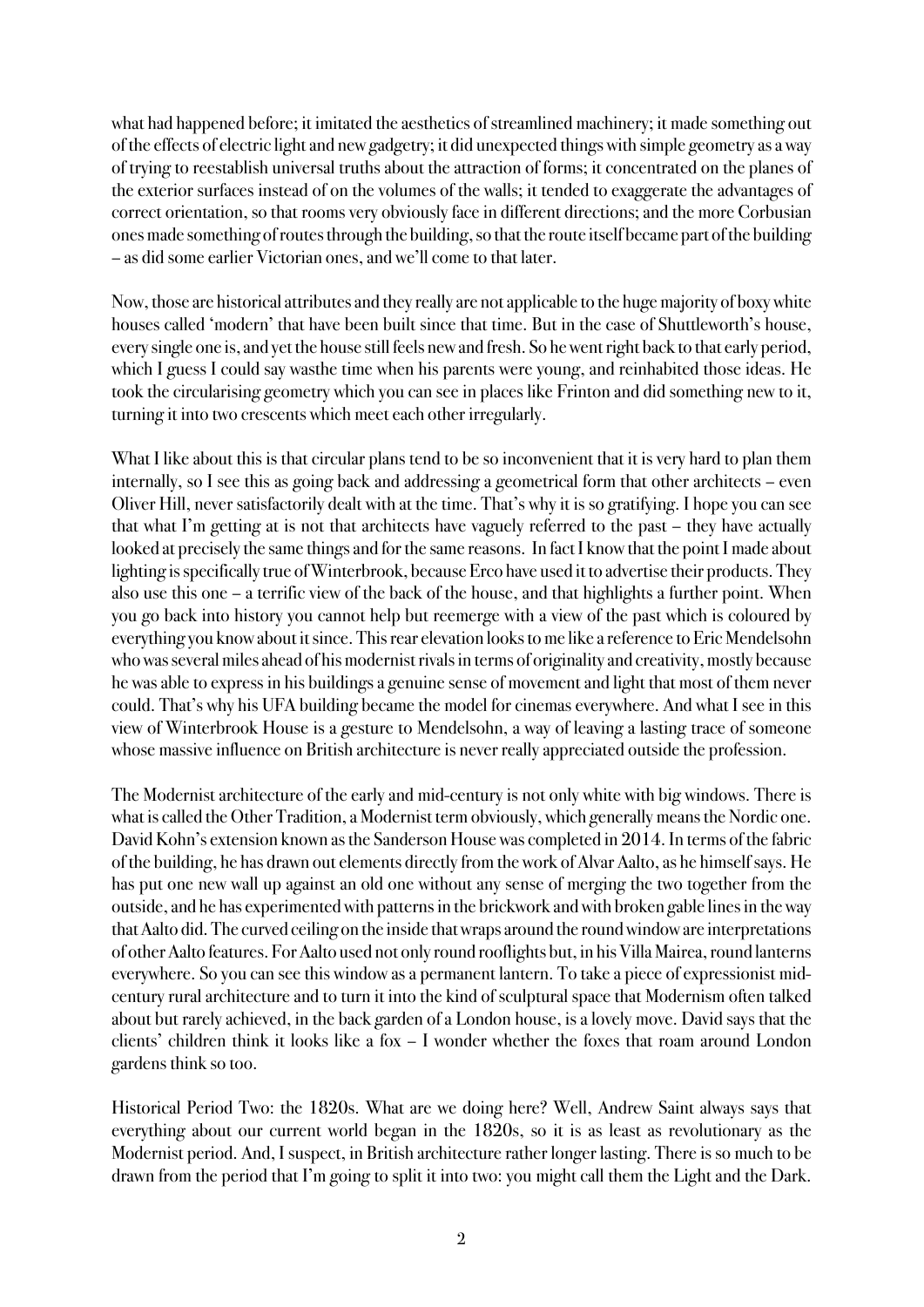They overlap a bit and the distinction isn't entirely clear, but you will see what I am driving at. I'm talking about the reigns of George IV and William IV, and the tail end of the Georgian style which didn't gasp to a halt until Victoria was on the throne.

First, the light. That doesn't mean that there's anything light-hearted about it. I'm going to claim that the House for Essex, by Charles Holland of FAT with Grayson Perry, with which we close our book is essentially a late Georgian building. Here are two strong justifications for what sounds like an improbable claim. The first is that this is the great era of British ethnography – people are writing everywhere about who and what the British peoples are – what their epic stories are and what are the symbols we use to represent them. To give just one example, the writer Francis Palgrave, the father of the author of the *Golden Treasury of English Songs and Lyrics*, was publishing his seminal texts on English, especially mediaeval, history, all through the 1830s. These were properly researched accounts rather than the fantastical tales of earlier generations. Architectural writers are exactly in this period researching, drawing and defining historical forms of English architecture, and the very first reasonable attempts at building conservation come about as a result. John Britton's architectural and scientific surveys of historic buildings reach a very wide professional audience. People in this era are drawn to odd, what they would have called 'curious', ancient forms of buildings and start to try to interpret them: the one I'm showing you is the little church at Barfreston in East Kent, identified by Britton and scrupulously restored by R.C. Hussey in 1839-1842. I think you can see what I am getting at here – especially when you notice the little faces carved into the corbels.

The House for Essex was intended to evoke a wayside chapel, and the nave and chancel like-form clearly have echoes of buildings like Barfreston, as do the ceramic sheela-na'gigs. I suggested earlier that going back to history often means an interpretation through the lens of the time that has elapsed since, and I would say that Charles Holland is looking at a twelfth-century building rebuilt in the nineteenth from the perspective of the twenty-first. And that's where my second justification for aligning the house with the late Georgian era comes in. It is only in that period and in the 1840s, that the applied arts are revived. This is the world of colourful craft designed but mass-produced ceramics, including especially ceramic tiles and stained glass. Those things wouldn't have been possible when Barfreston was discovered and restored, but they are now. So the House for Essex it is taking the modern world back to the 1840s with a vengeance, also I think in the way in which it uses modern Essex motifs instead of the historical ones that researchers were writing about in the 1830s, and that's why it is such a powerful building.

I'm calling this first section of the late Georgian period 'Light' because in a way it is rational and optimistic: Britton for example described his historical work as 'scientific'. It is light in another way too. The early eighteenth century is the period of the cottage orné, and also the one in which the romantic pastoral idyll reaches a wide audience. I can across this when I was working on early nineteenth-century parsonages ten years ago, and what struck me was that before the gothic revival, architectural writers such as John Claudius Loudon wrote a great deal about the pleasures of comfortable, pleasant, genial building. It is an episode that was killed off by the Gothic Revival, whose protagonists never spoke about comfort at all, a weird legacy that has continued, along with their attack language of violent assault on buildings they didn't like, all the way through to the present day. When you look at it retrospectively you get a sense of gentle, wistful romantic comfort; the parsons, who by now would have had a classical education and read poetry, were clearly consciously recreating tiny versions of classical landscapes. This is the Teddington Folly, a recent project by Timothy Smith and Jonathan Taylor, which set out to capture that gentle classical atmosphere and which now that the foliage has grown up is succeeding very well in doing so. It's not possible to bring off this sort of thing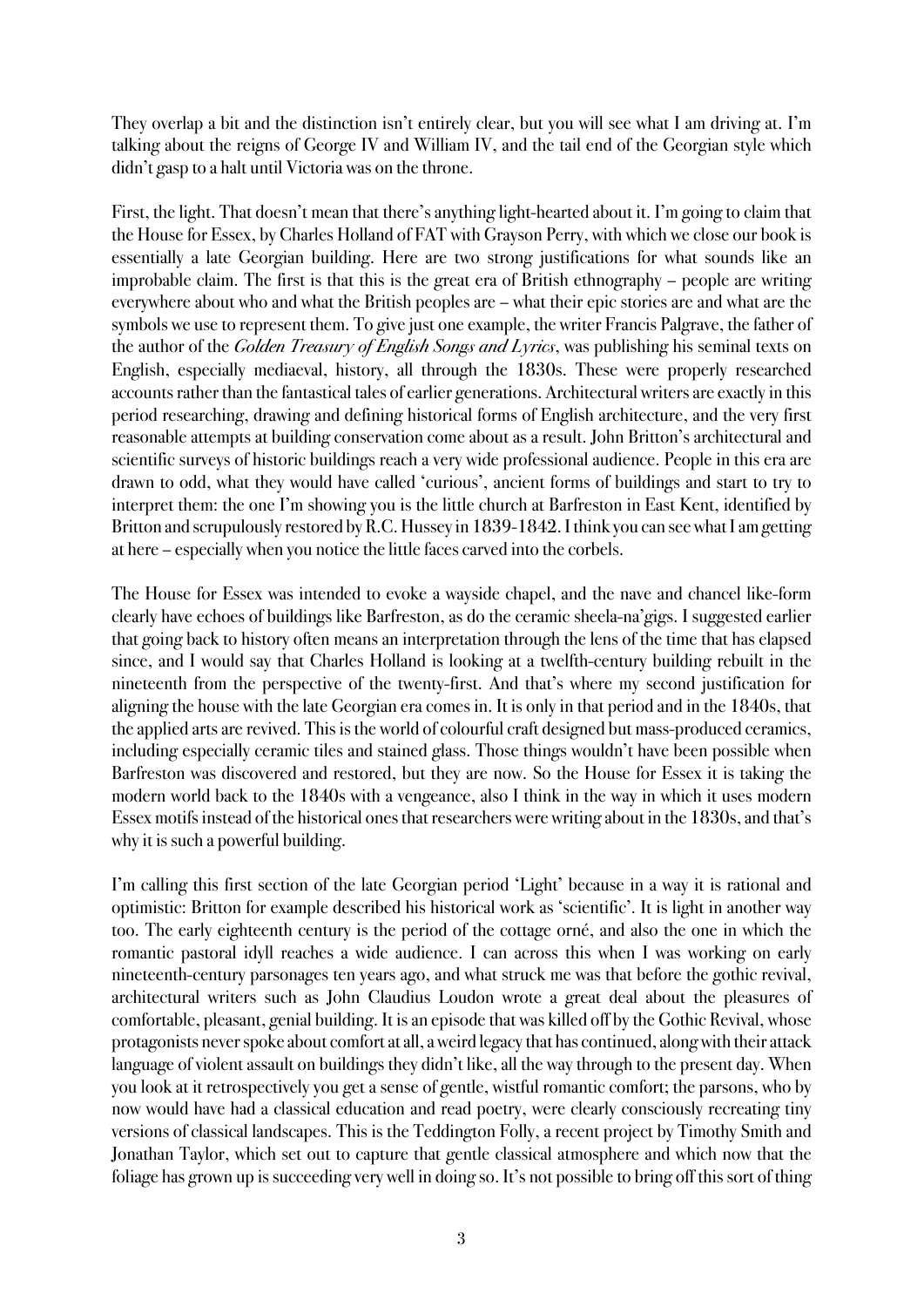– and the detailing is excellent – without historical knowledge: you have to look at and know what our historical predecessors have done and to learn directly from it. I like the way that the exposed brickwork continues on inside the house in the form of a rustic-looking fireplace, so you have exactly that sense of the perfected simple-life cottage the Regency writers and architects very nicely set against a modern sense of what a sculptural brick fireplace should be like.

Historical Period Three is then the 'Dark' Georgian, again especially of the tail end of the era. Dark is intended to convey some sense of confusion or disorientation, which I emphatically do not intend as a criticism. We have illustrated in our book Ben Pentreath's Woodland Crescent in Poundbury for a number of reasons. One of them is that he is amongst the best and freshest practitioners of a Georgian style working on housing at an extensive scale at present, and it is no good ignoring it. This is a design for a scheme called Royal Pavilion, now under construction, built entirely with eighteenth-century detailing to a high standard. He is also very interesting I think in that he works as an interior designer and has an erudite and often very funny blog, and so as a result he holds a significant position as an arbiter of taste, in a kind of Georgian sense.

The confusion in the case of Poundbury lies I think in the fact that you have no idea how old anything is or what order anything was built. I don't think these are marginal matters. I think you can certainly see the idea of the explicit Georgian revival as being a kind of act of defiance, not only of contemporary watered-down Modern taste, but also of the whole Modern idea, in the real sense of Modern, that things proceed in a definable order towards perfection. To that you can add that a similar point to the one earlier, that these buildings refer bluntly to the type of architecture that the Gothic Revival set out to destroy. Pentreath's buildings are not neo-Georgian – they actually are Georgian as far as the architect is concerned: as Alan Powers says in his entry in our book, he has tested modern builders to their limit in recreating the quality of the original buildings. There is another point too, and that is that eighteenth-century architecture, especially the plainer type, was supposed to represent a type of elevated building that was all-inclusive and spoke the same to everyone; buildings like Ben's are also saying 'Modernism tried this inclusiveness, and didn't manage it – so we are back where we were'. I am myself sympathetic to the idea that just as there is no such thing as 'traditional', there is no such thing as 'pastiche' either. The idea of 'pastiche' is part of the Modernist idea that everything has to look as if it was designed a year or two into the future.

I want to show you two more examples of first-rate architecture that fall into the category of dark Georgian. The first one comes from Thomas Croft. This is his townhouse with a large garden in West London, a substantial remodelling project where the garden side was more or less rebuilt. Tom tells me that there were several elements in this design. The first was the house needed healing, as he put it, but in a way that was part of its history. This is what it looked like before, and you can see that it was lopsided from the start. The cleverest move was to reorient the windows so they now formed a grand formal set, but without moving the left and right-hand window bays. Irregular house elevations are not unusual in the early-mid nineteenth century, by the way – not everyone doing functional planning was a gothic revivalist, and although no one seems to have said it at the time, the clever shifting of axes within a single building for reasons of plan is very much an early nineteenth-century thing.

Now what the creation of the new set of windows did was to draw attention to the original layout of the house but be less apologetic about it. There was for example a staircase inside that couldn't be moved. The result is a house that shows itsstructural logic behind a broadly functional layout, but which is also evidently a neo-classical building. Tom has mentioned Loudon, and this is a very interesting point of reference, I think. Loudon's extraordinary contribution to Victorian architecture lies in its extreme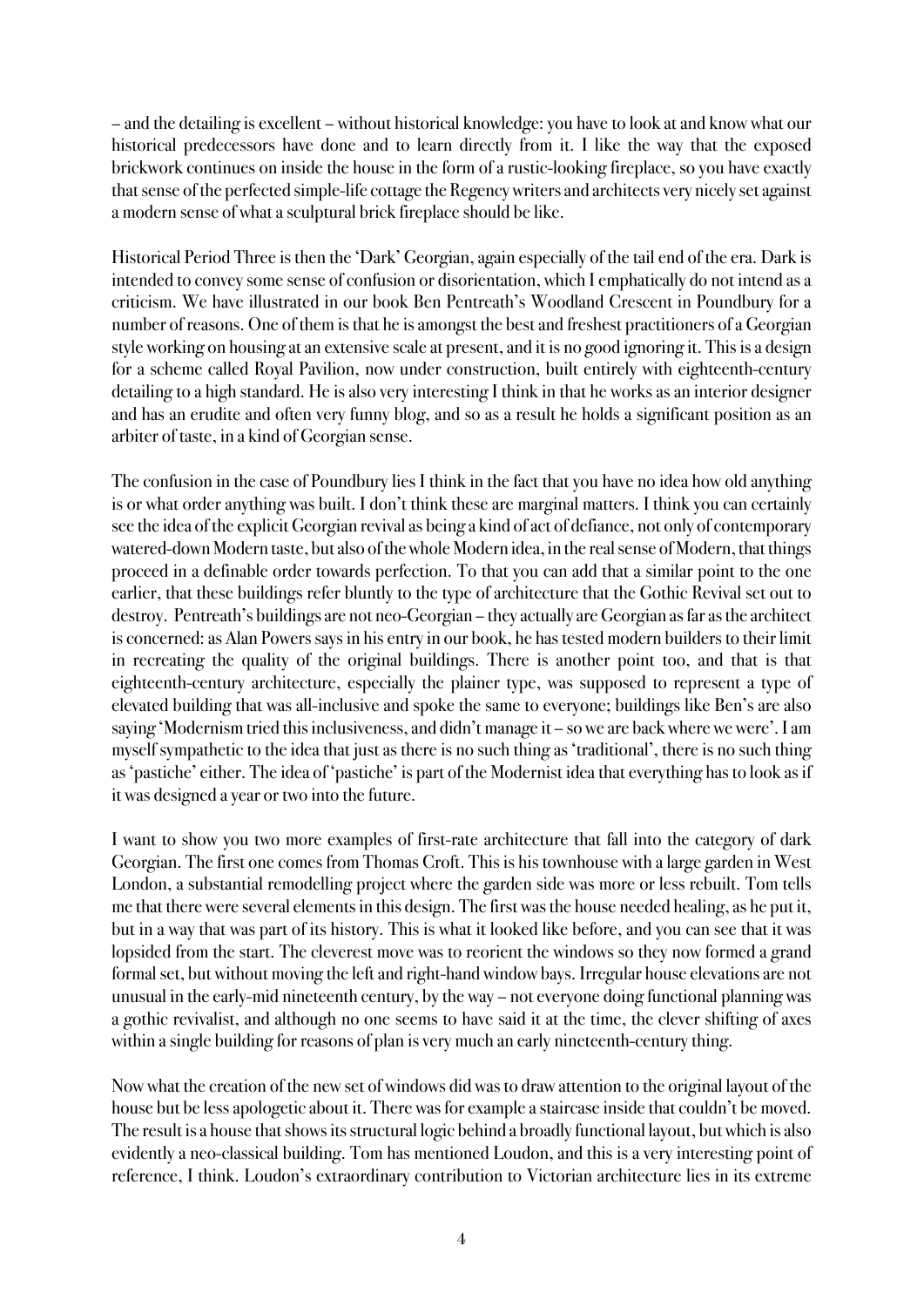rationality and pragmatism, which he saw as much more interesting than style. In fact Loudon wasn't interested in style much. His encyclopaedia is full of designs for practically laid-out cottages in no discernible style at all. Tom referred to Loudon's own house in Porchester Terrace in Bayswater which pulls off the difficult trick of combining an irregular logic with a clever overall symmetry. That's why I'm calling it 'dark' here, in the sense that what you see is not quite what you get. But because Tom is designing now and not in 1825 he can make much more of the conflicting forces of the elevation, but it's the clever historical references that make this so relevant. Tom mentioned to me that he had looked at the work of Raymond Erith, which is an interpretation of the 1820s from the mid-twentieth century, and if you look at for example the street elevation of Erith's house in Aubrey Walk in Kensington, you can see something comparable going on. A further point worth making about both this house and Ben Pentreath's very different ones is the attention to the elevation as an object in its own right – something that as students in the '70s and '80s we were more or less forbidden from doing.

My third Dark Georgian example is actually darker. Craig Hamilton has been designing extraordinarily rich interior spaces which go where John Soane never managed to arrive. This is the hall of his own house in Powys. It has a sense of mystery about it, I think, because elements such as the balustrade appear more as objects than as anything practical. But what is particularly magnificent about this room is that it draws into a new house at least two aspects of early nineteenth-century architecture which had been more or less forgotten. The first is a ritual, changing sense of passage which Modernists sometimes talk about as if they had invented. But we know it from pharaonic tombs apart from anything else. James Stevens Curl's book on the architecture of freemasonry has reminded us that public buildings and certainly masonic temples had ritual types of entry that incorporated a kind of mnemonic symbolism – that is, an iconography perhaps of torches, pyramids, eyes and so on that were intended to initiate the incomer in preparation for arrival at the centre of the building. But the second is a realisation that not all rooms have to be equally cheerful, and it is possible through exaggeration of mood to impose the messages of the building on those passing through it.

Let's go to something very far from Georgian: historical Period Four – the Jacobean. Now this for me is the most intriguing of all of England's recurring architectural histories because it keeps on bouncing back even though critics have hated it at every period except perhaps very briefly in the late Georgian era. There must be something inherently English about it – in fact some writers from John Betjeman to Andrew Ballantyne have said exactly that. I was here at the beginning of the month talking to the Voysey Society, and what I found when I looked closely into some of Voysey's projects was that in spite of his reputation for smooth white building, Voysey did use quite a few explicitly Jacobean references, from ornamental gables to rows of grotesque timber figures. The great appeal of Jacobean architecture for the early nineteenth century, and then again in the early twentieth, was the imagery of comfortable domestic stability, of Walter Scott's novels and Joseph Nash's contemporary Mansions of England in the Olden Time, buildings that looked strong but welcoming in the way that timber can do when it is used for tough mullions, and where the decoration is explicitly an unpretentious British interpretation of continental decoration. Proctor & Matthews are some of the best Jacobean practitioners today. This is their Hall House in Overy Staithe in Norfolk, one of their earliest works, and not in fact much different from a Jacobean house of 1610, let alone 1830. They have also produced a great deal of high quality multiple housing with beautiful ornamental brickwork gables, the most characteristic of all Jacobean details. Proctor & Matthews have not only been long-term teachers at Sheffield but have also trained some of our other leading young practitioners. The bizarre way in which most magazine critics avoid the Jacobean because it isn't 'modern' is probably their laziestand most unhelpful failing.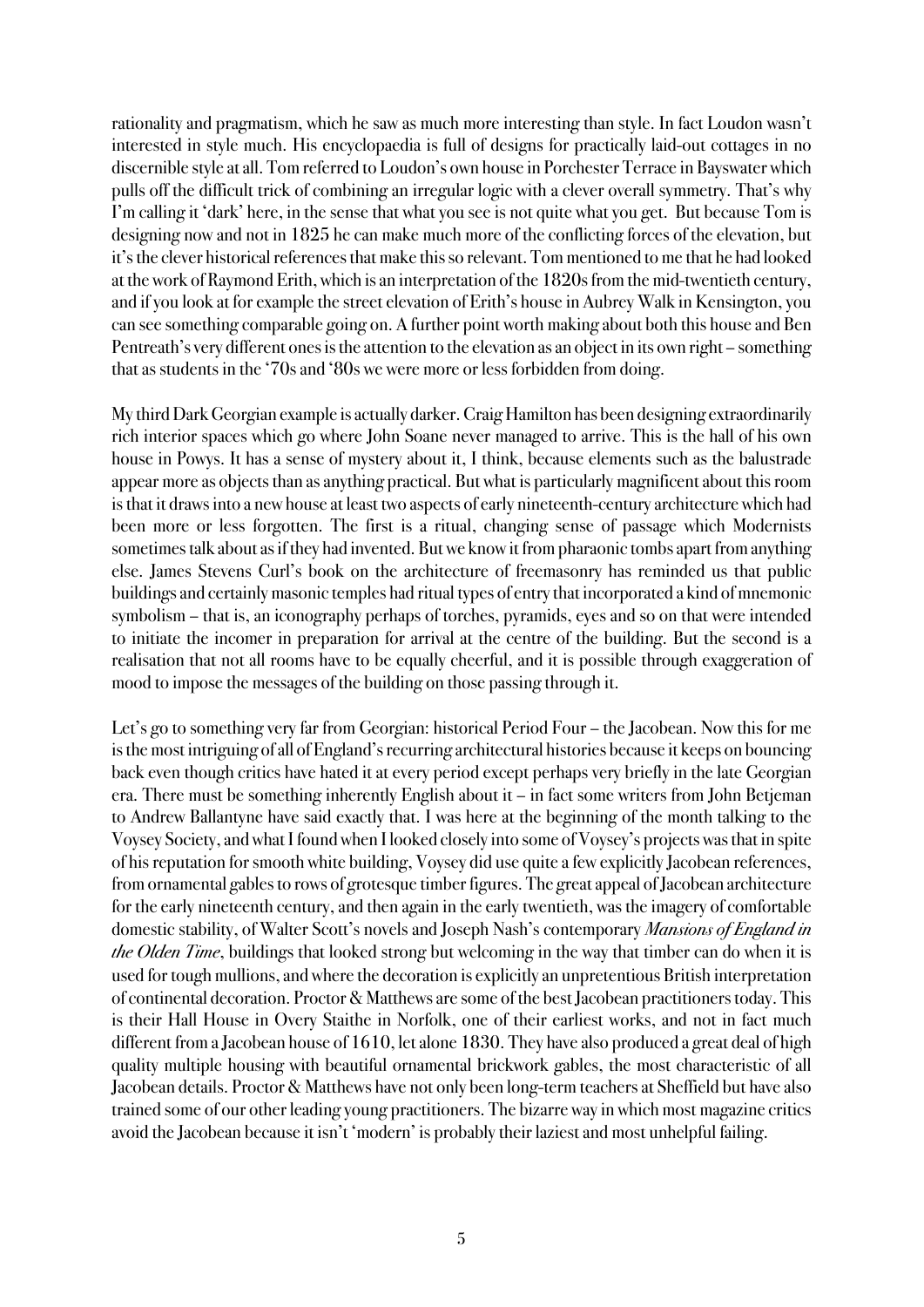Jacobean often means exposed timber construction and ornament but it doesn't always. I'd like to show you a house which I thought was in this category – Adam Richards' Mission Hall. One of the features of the late Elizabethan and Jacobean prodigy houses was that they assembled together a series of identifiable volumes but in a much more formal way than in a mediaeval house. One of the features of Adam's work that I particularly like is the way in which he presents the elements of the design in a formal way, each one designed to suit the method of its construction. By the beginning of the seventeenth century architects had begun to formalise the identifiable elements of a house and make separate objects of them. That was particular true of his magnificent Museum of Art + Craft at Ditchling, but you can see it here in the house too. Look for example at this grand central staircase, and the big chimney at the top of it. There's another feature of these late Elizabethan and Jacobean houses that marks them out from mediaeval ones, and that is that houses care much more about the garden and draw the garden planning into the house, and you can see this from his plan and indeed in the face-on way in which this photograph is taken. There's furthermore in this view a suggestion of one of those freestanding Jacobean banqueting houses, a small grand pavilion in a landscape where the route to it is part of the enjoyment of it.

Historical Period Five: Victorian. 'Victorian' obviously covers a lot of territory, and I'm going to demonstrate two different attitudes, one from each end of the period. I've mentioned Loudon before and I want to again because I don't think there was any other single individual who wasn't an architect who influenced what happened in that eventful period to the extent that he did. It's worth looking at the particular problems that house designers faced in the 1830s. The main one was that technological innovations were making it harder and harder to fit everything you needed into a plain and simple pile or double-pile box with formal elevations. New detached houses had water closets by now, in separate room that required little windows, and all the kitchen apparatus was spiralling massively. In fact the most recurrent problem in house design that I encountered when studying the houses of this period was what to do with all the kitchen outhouses, the big effective chimney and all the little rooms you now needed. Pugin of course pointed out that mediaeval kitchens did this perfectly well, and many Victorian architects followed him: the point for them was that instead of being embarrassed about all the technological bits and pieces that people quite reasonably wanted, you needed to blow them up in size, exaggerate them, distinguish them and make something of them –what is nowadays called architectural realism. This they did very effectively, to the extent that some high-Victorian architects made the view of a splendid kitchen part of the approach to a grand house.

All the while, at any rate from the 1830s-1850s, Loudon was ploughing away in the background, at first in his *Architectural Magazine* and elsewhere, pointing out what exactly this meant – what precisely the best details were. It was this combination of Loudon's practical knowledge and industry in promoting it, and Pugin's championing of a style which had no problem in expressing it, that created the Gothic Revival and the explosion of houses which were altogether different in plan, construction and everything else from late Georgian ones. So that I hope explains why Bill Dunster's BedZED of 2002 is here – it was one of the first notable examples of housing that turned an expressive, realist attitude to building technology into a coherent style, exactly as Pugin had done. The updraft stacks are the most obvious examples of this approach – they are brightly coloured for the same reason that Pugin's are decorated. Very few environmentally-oriented houses have achieved this degree of stylistic coherence, and there is a kind of puritanical tendency to relapse into technical solutions with no appeal or charm to them whatsoever, perhaps because too many see environmental standards as the polar opposite to architectural ornament and design. But of course they were not in the 1840s, and they aren't now, and the fact that the gothic revivalists pulled off precisely this marriage is what made their architecture so memorable, and why it worked and lasted.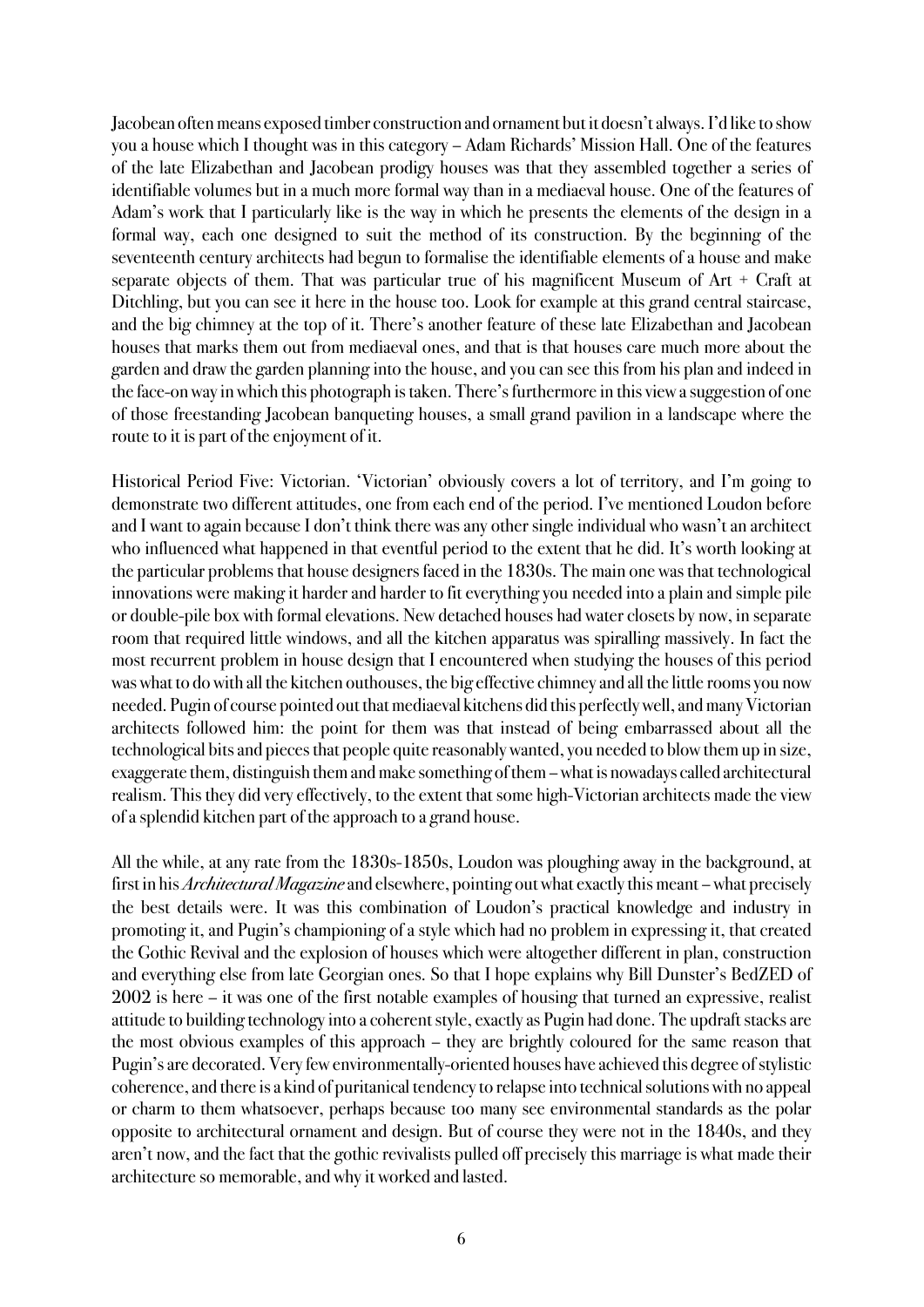You have probably gathered that I have a particular fondness for the first half of the nineteenth-century but overall, the influence of the second half has been immeasurably greater, and unlike Loudon and the early Gothic Revival it had international influence. There have been some terrific houses recently that have re-entered the late-Victorian territory of exuberant surface treatment that made the most of the technological advances and the mass industrialisation of the applied arts. Victorian architects of all kinds hated the long, flat, unrelieved, cheaply built late Georgian terraces of houses that made up a great deal of London by the time Victoria became queen in 1837. I've got here two slightly different ones which show what can happen once one is open-minded enough to accept the importance of a street front. This project, called London Brownstones, by Knox Bhavan for a pair of semi-detached houses in an Edwardian street in North Dulwich, is all the more striking because the rear elevation is larch-clad and completely different. In fact the overall construction is timber, so these are emphatically elevations rather than the front of the structure, and the redness is quite Victorian I think. The architects seem to have asked themselves – what can we do that drinks up the atmosphere and the quality of the rest of the street, in order to express those qualities? It seemed to be taken for granted for too long that the only way to deal with a site in a homogenous street was either to fit in – that is, do a cheap version of what was there already – or to go against it in a willful way. Here the colours and the string courses connect the new houses with the old ones so strongly that the architects have been able to express their own design skills in the detailing of the porches and mullions. There is tremendous dignity in going in and out through this porch which to me speaks of the period as well. This is a building of enormous formal elegance and it also has a lovely plan.

This next house, which has the great Victorian name of Red House, was recently completed by 31/44 Architects and it takes a different attitude to a similar situation, which was made more complicated here by the odd shape of the site and its position at the end of the terrace. The way I understand this one is that the architects looked at the ornamental detailing of Victorian terraces, which can be quite rich in some streets in London, even on small houses, and worked it into the main theme for their elevation I think this is significant because it was precisely the decorative detailing that tends to get missed out when architects have a go at reinterpreting something superficially: so they are saying here that that type of decoration is actually the important bit, the aspect of the design that the owners identify with. And they are right, of course. Designs for the fronts of buildings have been talked down for generations and this is one of a number of significant attempts to rectify that. But there is something bigger at work as well. All three principals of 31/44 worked for Proctor & Matthews, which is clearly significant, and it is worth pointing out, after this example of an urban infill site, that Stephen Proctor has always been very interested in historical house typologies and what they do for the fabric of towns and villages.

My final Victorian or Edwardian project is this one: Caring Wood, by James Macdonald Wright and Niall Maxwell. It was shortlisted for the Grand Designs House of the Year this month, and it has an immediate magical effect, I think. That's because this house does absolutely everything that the arts and crafts designers of the period that the architects admired. In fact one of the first connections I made in my mind was with Stonewall Cottage, the tiny house by Ernest Gimson that runs down the side of a hill, or maybe even that famous view of Norman Shaw's Leys Wood near Groomsbridge. Likewise, the setting of Caring Wood was carefully planned so that it flowed gently down the landscape in what is almost a dream setting, and which the landscape consultants are enriching further still, and just as Gimson went into ancient stone techniques for his house, so the architects here explored the vernacular traditions of west Kent, the oast roofs, the peg tiles, the terracotta – this approach has produced in this area some of the houses in England over the last 150 years, from Devey to Shaw, and it has worked magnificently again. It's worth saying too that the architects see this as being a house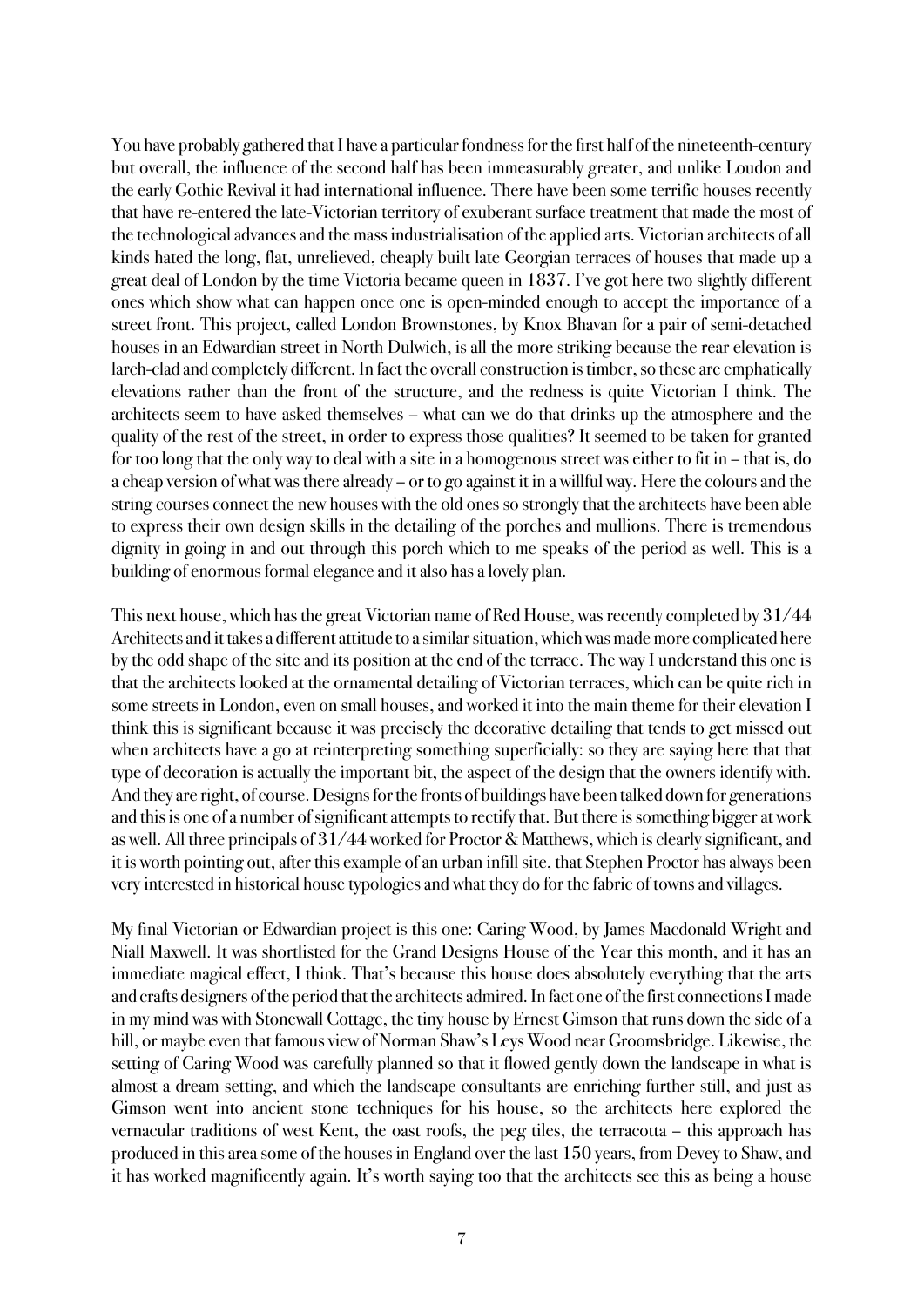about music and art just as the arts-and-crafts architects did. The architects have used a pinwheel plan – the invention of Pugin from the other side of Kent, made famous by Frank Lloyd Wright, himself a Victorian of course – which has enabled them to express the different elements in a curiously haunting way. I mentioned earlier that the incorporation of ecologically sustainable measures into the design language of a house has proved too much of a challenge for many, but this house set out to do that too and I can see it going straight into the canon of early twenty-first century houses.

And finally – Historical Period Six: the mediaeval. Of course I am talking here as with all my historical periods not only about mediaeval building as it may have been at the time, but as how we see it now. There's not much surviving mediaeval architecture that isn't actually a reworking of it if some kind, and to some extent the word now indicates a sense of what they might have been once. The mediaeval house in our book is Craddock Cottages, by Stephen Taylor Architects, a building I was very anxious to see included. What I like about it is the way in which it avoids any sense of formality – it has a kind of geological feeling to it that is going to be the element that holds all of these houses together. Obviously, it makes sense to say that nowadays that you only way you can look 'undesigned' is by being extremely designed – that's an example of what I mean by engaging with the past instead of letting it vaguely flow over you. John Britton, the architectural historian I mentioned earlier, seemed particularly attracted to buildings that were haunting and unexplained in some ways – and he saw himself as a very analytical person who could account for those things. One of the oddest thingsabout him in that respect was that he got it into his head that the oldest surviving house in England – House One, as it were, the potential seed for everything that could follow – was a peculiar construction called Winwall House or Winnold House in the middle of nowhere deep in rural Norfolk, off Gibbett Lane, gaunt and on a hill, which at anything more than a cursory look soon emerges as a Jacobean house attached to a fragment of an external wall of a mediaeval priory. He can't seriously have thought it was that ancient – perhaps he just wanted it to be. Mystery, lack of resolution, an earthiness of material including the wonderful cast lintols and cills with their brick fragments, a feeling of being part of some vanished agricultural settlement – these are what mediaeval architecture is made up from for us today. You don't hear about any of that when you read about twentieth century movements of architecture – and it's obviously slightly weird and unsettling.

My mediaeval buildings don't have to be unsettling, but they do need that atavistic quality to them. Most supposedly old farm buildings are probably mainly sixteenth century at the earliest, but they presumably follow earlier patterns, and as we know from Alec Clifton-Taylor's The Pattern of English Building, the one book that all of you should have, they are very often long and low. Lucy Marston's Long Farm in Suffolk carries off that type of housing in a very noble way, I think. It was the 2013 Grand Designs winner. You can see straight away that unlike, say, Caring Wood, it is intended to stand out as a distinct object but at the same time, with its irregular fenestration it is trying to convey a sense of being a place where people both live and work. It's a home rather than a farmstead, but the big windows seem to me to indicate a kind of interaction with the landscape on the part of those within, and the timber outbuildings at ground floor level also convey a sense of busyness and no-nonsense practicality. It also has very elegant interiors.

My final houses – all with mediaeval themes – are made from flint. Clifton-Taylor said that 'England has perhaps no more curious material than flint, a stone of obscure origin quite unlike any other in colour or texture, and not used for building in any other country on so extensive a scale. For architectural purposes it has many limitations, but it also has decorative qualities, much in evidence in East Anglia and the South East.' When I first made my planning application for my own flint house in Broadstairs in 1999, I was told by the planners that they wouldn't accept it because flint was not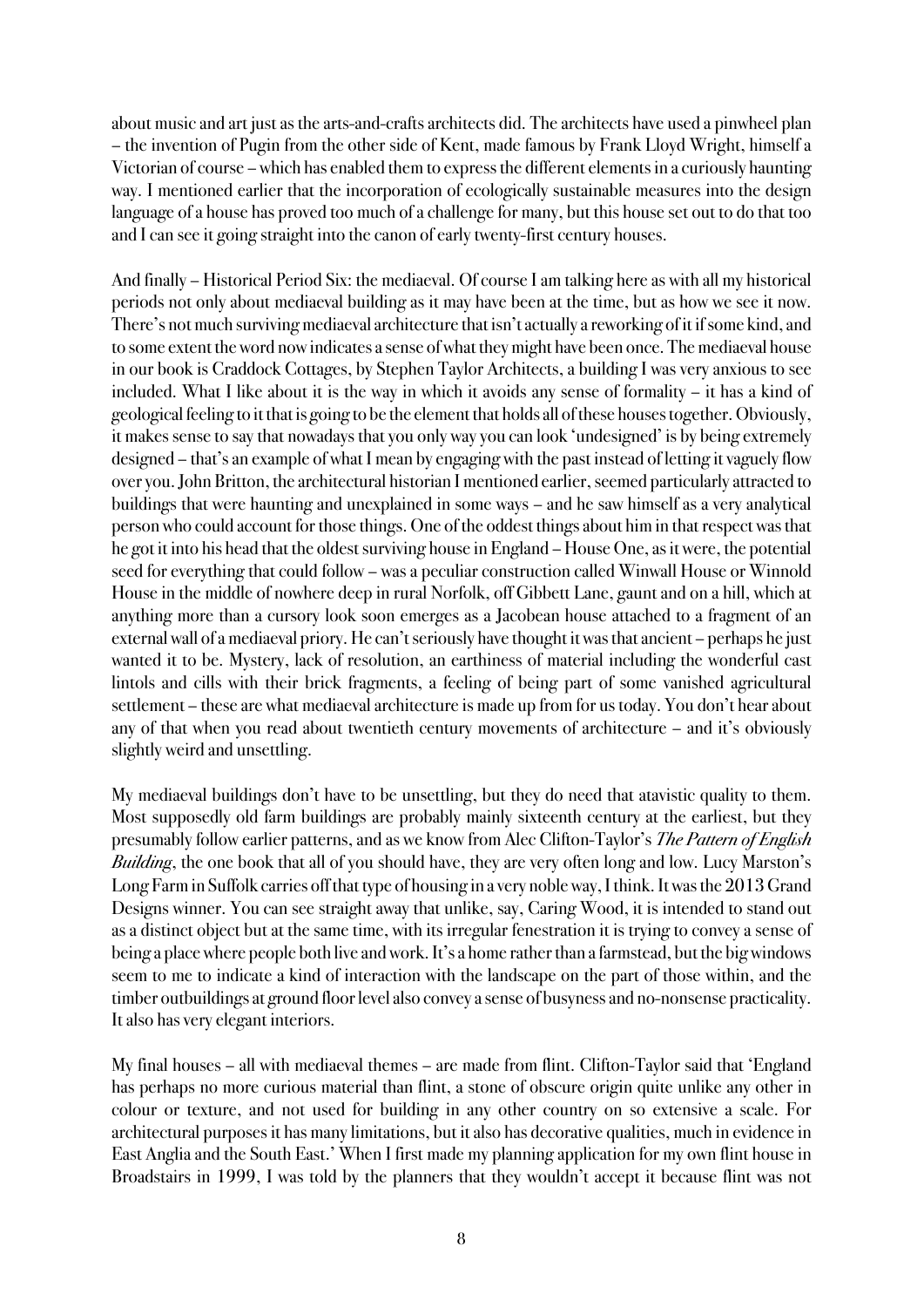'traditional'. By 'traditional' they meant the pink brick villas from the 1970s on the other side of the road. Of course the earliest surviving structure in Thanet are made of flint, as are Lord Holland's follies which are pretending to be Romano-British or otherwise very early. He had probably seen the remains of the Roman Richborough Castle near Sandwich which survives in the form of rough, very thick irregular walls. Medieval buildings don't have any front, or back, or sides, and flint ones don't need to rely on ornament because the flints themselves are ornamental, differ from wall to wall, and don't appear to age at all.

Flint tends therefore to convey a sense of ancientness, and even of archeology – that is, the layering of a building, the building up over time. Flint also has a kind emergency feel, to it, as if making the most of the situation, a slightly military quality. Charlotte Skene-Catling's Flint House in Buckinghamshire has all of these qualities, especially in the way in which its walls rise and fall into the ground. It has a heroic and timeless scale that makes it, possibly, pre-mediaeval, and yet obviously these qualities haven't remotely reduced the comfort of the spaces inside. And that in turn leads to the intriguing thought that I am reminded of when I see images of this house, that it is possible to see ruins of mediaeval castle building not as something cold and hard but as the outer parts of some considerable luxury inside, a nice and a modern combination in any case. The way in which the architect drew the house diagrammatically also had an archeological character to it as well.

There are two further flint houses which I want to show you, not least because I think it is fantastic that people are building in flint again. Charlotte Skene-Catling's house was built up painstakingly by a craftsman – and it isa very long process - but of course you can now get concrete blocks made up with the flint embedded in it, which makes it perfectly feasible for many applications. This house by Cowper Griffiths is called Arboretum and like others you have seen is in North Norfolk. This too has a very strong archeological feeling to it, rather as if the basic house had been built of flint, and the other parts of the structure, such as the timber ones, had been added over time for perhaps agricultural reasons. It has that in common with Lucy Marston's house, but this one has a more informal air. You can see that it almost appears to be a timber house built around a flint wall, rather than a flint house. In fact the flint wall really becomes a kind of decorative element. That makes it very different from Skene-Catling's one, and it also has that agricultural feeling that I mentioned earlier, with the collection of timber outbuildings.

This is my final flint house. It is by Guy Stansfeld, who emerged from the office of CZWG in the late 1980s. What he said he wanted was a solid house, rooted to the earth, perhaps with the quality of a bunker to it. It isn't like much of his other work and this was a particular attempt to relate closely to the flint which emerges from the cliffs directly below the house. Here is a detail of it – it actually looks as if it has been carved out of a cliff. This is a building that has carried the mediaeval theme right up to the present day.

So that's my idea about using history – that's the sole theme that holds this collection of houses together. Being aware of history as an architect is about interestand information as much as it is about mastery of historical techniques. In fact being aware and being conscious of what you are drawing from is the key. Know your old buildings well and don't be afraid of them. As students we were actually told to stay away from anything historical before about 1920 in our work, even if it was a theoretical reference. Tutors screamed with horror if you made any historical reference, a very odd way of teaching. So be aware of it – think how you can go back into those debates, use those elements, relate to construction and decoration in the way the original architects did but with the addition of all our accumulated knowledge and experience as architects since.